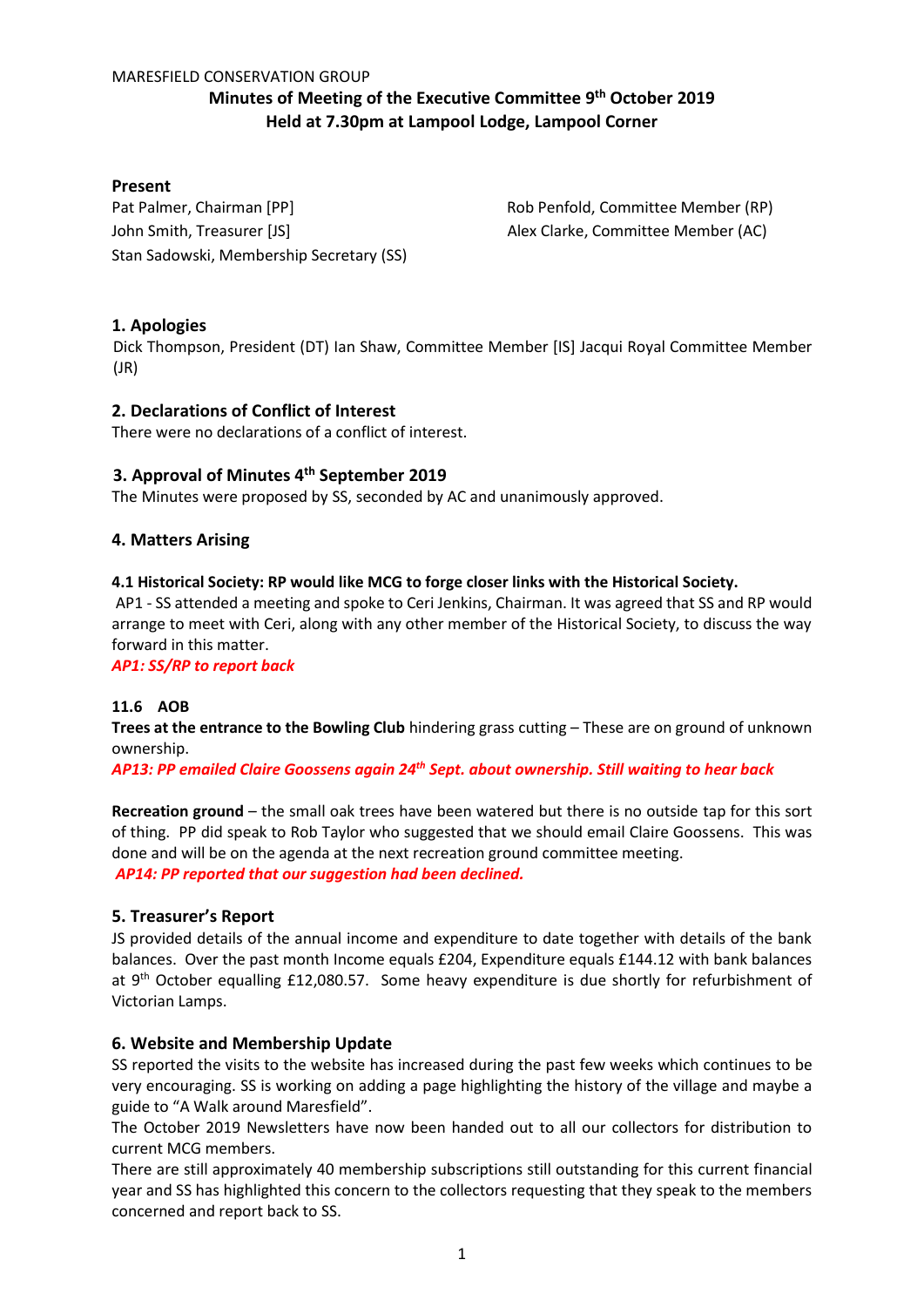## *AP1: SS to report back at next meeting re: History of the village etc. AP2: SS to report back at next meeting on the situation regarding outstanding subscriptions.*

# **7. Victorian Lamps and Churchyard Gate Update**

IS reported to PP that work has now started on the lamp situated at the recreation ground. The blacksmith and electrician are co-ordinating this work.

The blacksmith found the metal struts holding the lamp glass to be made of copper. After discussion it was decided to clean the copper and leave in its natural state, rather than coating it with a lacquer, which after a period of time, will discolour and `bloom`.

#### *AP3: IS to report back at next meeting regarding progress.*

Hopefully, it may now be possible to connect the lamp, situated in the churchyard, with electricity rather than having to rely solar power.

#### *AP4: IS to report back at next meeting.*

Wrought Iron Churchyard Gate: It was decided that work on restoring/repairing this gate of historical Interest should be delayed until after completion of Victorian Lights or in early spring 2020.

#### *AP5: PP to include on agenda at a later date.*

**Lychgate,** adjacent to recently refurbished notice board. RP reported that a working party (including members of the church) have arranged to meet on the  $26<sup>th</sup>$  October to strip away all the ivy and then treat the wood with Teak oil.

*AP6: ALL committee members are invited to help if possible.* 

# **8. MCG Logo**

AC reported that these have now been ordered and delivery is expected tomorrow ( $10^{th}$  October). *AP7: AC to bring along a sample to November meeting.*

#### **9. Christmas Lights**

**Tree Siting:** PP reported that she has spoken to a gentleman (family member) currently residing at The Lodge. He was expecting to still be there over the Christmas period but wasn't certain. He asked PP for her name and telephone number and said to would get back to her nearer the time.

**PA system:** PP contacted Jonathan Austin, now retired, and he has sent the name and number of a contact who may be able to help. PP met with William Brown (Libra Audio) and received a quote which was far too expensive. It was suggested that we might be able to use the MCG PA system normally used for Quiz Nights etc. It was agreed that although this unit is only intended for indoor use and would need extra cabling to the two speakers, it would be worth considering if all else fails.

PP is waiting to hear back from Simon Ashdown as to how many tree lights we will need to replace this year.

# *AP8: PP to contact Angie Welton as to progress so far.*

*AP9: PP to report back at next meeting.*

# *AP10: RP to remind Simon about testing tree lights and let PP know how many is required. AP11: PP to order tree lights and replacement tree topper.*

**Road Closure etc.** RP Reported that he has received an excellent response to his letter to the Stewards asking for their help again this year and that everything, so far, is going to plan. JS said that we may have to hire five Road Closed signs from Highways this year.

#### *AP12: JS to contact Highways*

#### **10. Events to Encourage New/Younger Members**

JR produced and emailed PP an excellent idea to promote new membership from the parents/staff of Bonners School. It was previously our intention to email Toni Birkbeck, school secretary, a copy of a MCG Application Form for circulation, by Toni, to all parents. However, following the email from JR it was felt by PP that we should delay this until further discussion at the October committee meeting. JR suggested that we should ensure the School Sec doesn't just send out a bald MCG application form as this is a golden opportunity to reach younger family members. But that we should consider putting together a tailored promotion, maybe an MCG family activity to introduce membership activities to this potential audience. It could be an eco. project such as 'Bee Happy Hour' or 'Bug Hotel Build' to get those families involved and on board.